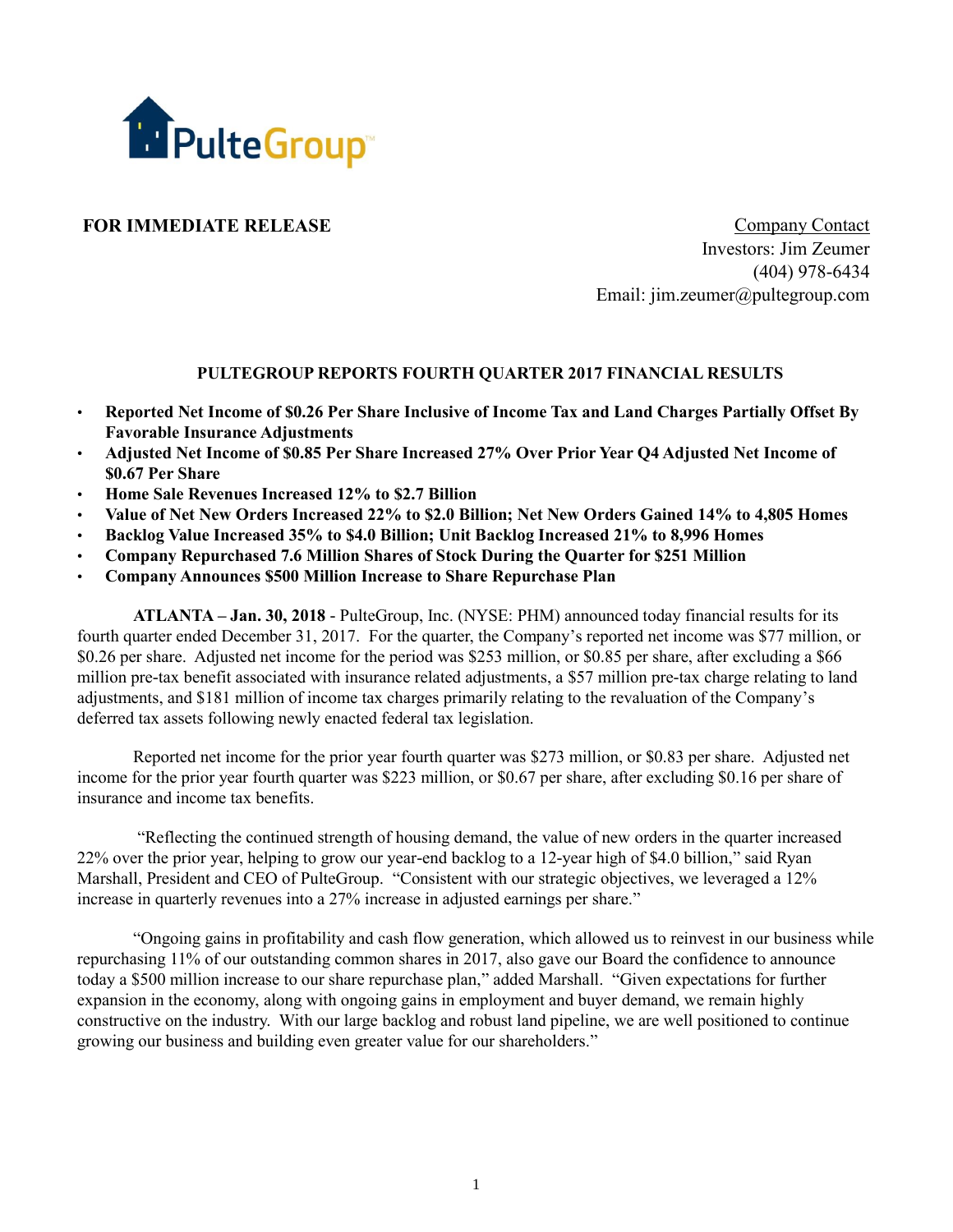### **Fourth Quarter Results**

Home sale revenues for the fourth quarter increased 12% over the prior year to \$2.7 billion. Higher revenues for the period were driven by a 7% increase in closings to 6,632 homes, combined with a 5%, or \$19,000, increase in average sales price to \$410,000.

The Company's fourth quarter adjusted home sale gross margin, which excludes the \$57 million land charge, was 23.8%. Inclusive of this charge, the Company's reported gross margin for the fourth quarter was 21.6%. Prior year adjusted and reported gross margins were 24.9% and 24.8%, respectively.

The Company's fourth quarter adjusted homebuilding SG&A expense, which excludes the \$66 million insurance-related benefit, was \$268 million, or 9.8% of home sale revenues. The comparable prior year adjusted SG&A expense of \$263 million, or 10.8% of home sale revenues, excludes a \$55 million benefit associated with an insurance-related adjustment recorded in that quarter. Reported SG&A expense in the current quarter was \$202 million, or 7.4% of home sale revenues, compared with fourth quarter 2016 reported SG&A expense of \$208 million, or 8.6% of home sale revenues.

The value of fourth quarter net new orders increased 22% over the prior year to \$2.0 billion, while the number of orders increased 14% to 4,805 homes. For the fourth quarter, the Company operated out of 790 communities, which is up 9% over the fourth quarter of 2016.

Backlog value at the end of the fourth quarter was \$4.0 billion, which is up 35% over the prior year and is the Company's highest year-end backlog in over a decade. On a unit basis, backlog for the quarter was up 21% over last year to 8,996 homes. The average price of homes in backlog increased 12% over the prior year to \$442,000.

The Company's financial services operations reported fourth quarter pre-tax income of \$23 million compared with \$25 million in the prior year. The decrease in pre-tax income was primarily the result of a more competitive operating environment which impacted pricing during the period. Mortgage capture rate for the quarter was 81%, compared with 82% in the prior year.

For the quarter, the Company's adjusted income tax expense, which excludes the \$181 million income tax charge relating primarily to the revaluation of its deferred tax assets resulting from the Tax Cuts and Jobs Act enacted in December 2017, was \$147 million. The Company's adjusted effective tax rate for the fourth quarter was 36.8%.

During the quarter, the Company repurchased 7.6 million common shares for \$251 million, or an average price of \$33.09 per share. For the year, the Company repurchased a total of 35.4 million common shares, or 11% of its outstanding shares, for \$910 million, or an average price of \$25.70 per share. The Company also used available cash to retire \$123 million of notes that matured in the fourth quarter.

## **Share Repurchase Plan Increased by \$500 Million**

In a separate press release issued today, the Company announced that its Board of Directors approved an increase to its existing share repurchase plan of \$500 million. As of December 31, 2017, the Company had \$94 million of authorization remaining in its share repurchase plan. The Company expects that share repurchases will be made from time to time in the open market, through privately negotiated transactions or otherwise subject to market conditions, applicable legal requirements, and other relevant factors.

A conference call discussing PulteGroup's fourth quarter 2017 results is scheduled for Tuesday, January 30, 2018, at 8:30 a.m. Eastern Time. Interested investors can access the live webcast via PulteGroup's corporate website at www.pultegroupinc.com.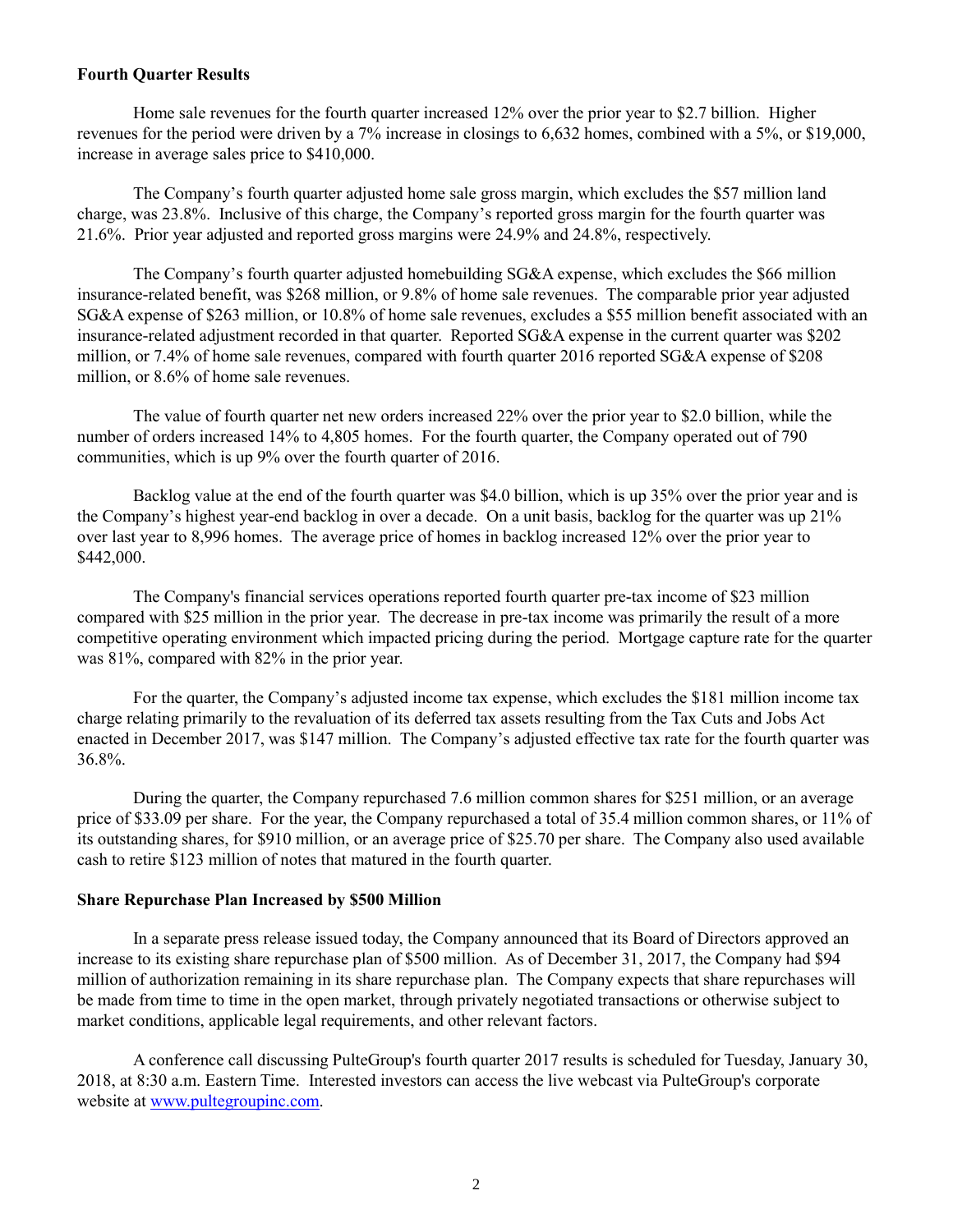### **Forward-Looking Statements**

This press release includes "forward-looking statements." These statements are subject to a number of risks, uncertainties and other factors that could cause our actual results, performance, prospects or opportunities, as well as those of the markets we serve or intend to serve, to differ materially from those expressed in, or implied by, these statements. You can identify these statements by the fact that they do not relate to matters of a strictly factual or historical nature and generally discuss or relate to forecasts, estimates or other expectations regarding future events. Generally, the words "believe," "expect," "intend," "estimate," "anticipate," "plan," "project," "may," "can," "could," "might," "should", "will" and similar expressions identify forward-looking statements, including statements related to the impairment charge with respect to certain land parcels and the impacts or effects thereof, expected operating and performing results, planned transactions, planned objectives of management, future developments or conditions in the industries in which we participate and other trends, developments and uncertainties that may affect our business in the future.

Such risks, uncertainties and other factors include, among other things: interest rate changes and the availability of mortgage financing; competition within the industries in which we operate; the availability and cost of land and other raw materials used by us in our homebuilding operations; the impact of any changes to our strategy in responding to the cyclical nature of the industry, including any changes regarding our land positions and the levels of our land spend; the availability and cost of insurance covering risks associated with our businesses; shortages and the cost of labor; weather related slowdowns; slow growth initiatives and/or local building moratoria; governmental regulation directed at or affecting the housing market, the homebuilding industry or construction activities; uncertainty in the mortgage lending industry, including revisions to underwriting standards and repurchase requirements associated with the sale of mortgage loans; the interpretation of or changes to tax, labor and environmental laws, including, but not limited to the Tax Cuts and Jobs Act which could have a greater impact on our effective tax rate or the value of our deferred tax assets than we anticipate; economic changes nationally or in our local markets, including inflation, deflation, changes in consumer confidence and preferences and the state of the market for homes in general; legal or regulatory proceedings or claims; our ability to generate sufficient cash flow in order to successfully implement our capital allocation priorities; required accounting changes; terrorist acts and other acts of war; and other factors of national, regional and global scale, including those of a political, economic, business and competitive nature. See PulteGroup's Annual Report on Form 10- K for the fiscal year ended December 31, 2016, and other public filings with the Securities and Exchange Commission (the "SEC") for a further discussion of these and other risks and uncertainties applicable to our businesses. PulteGroup undertakes no duty to update any forward-looking statement, whether as a result of new information, future events or changes in PulteGroup's expectations.

## **About PulteGroup**

PulteGroup, Inc. (NYSE: PHM), based in Atlanta, Georgia, is one of America's largest homebuilding companies with operations in approximately 50 markets throughout the country. Through its brand portfolio that includes Centex, Pulte Homes, Del Webb, DiVosta Homes and John Wieland Homes and Neighborhoods, the Company is one of the industry's most versatile homebuilders able to meet the needs of multiple buyer groups and respond to changing consumer demand. PulteGroup conducts extensive research to provide homebuyers with innovative solutions and consumer inspired homes and communities to make lives better.

For more information about PulteGroup, Inc. and PulteGroup brands, go to www.pultegroupinc.com; www.pulte.com; www.centex.com; www.delwebb.com; www.divosta.com and www.jwhomes.com.

# # #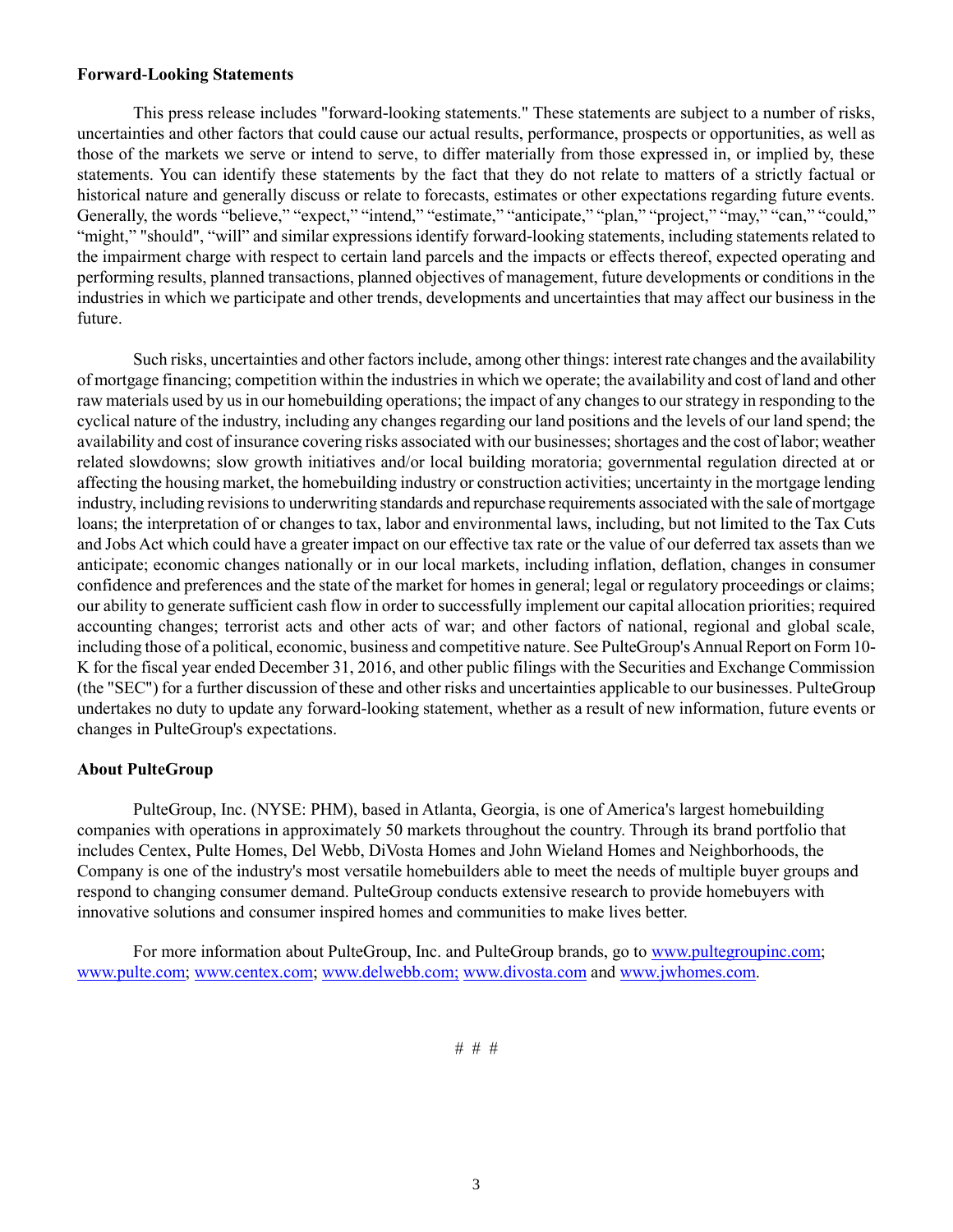### **PulteGroup, Inc. Consolidated Results of Operations (\$000's omitted, except per share data) (Unaudited)**

|                                               | <b>Three Months Ended</b> |               |              |                           |              |               | <b>Year Ended</b> |  |  |
|-----------------------------------------------|---------------------------|---------------|--------------|---------------------------|--------------|---------------|-------------------|--|--|
|                                               | December 31,              |               |              |                           | December 31, |               |                   |  |  |
|                                               | 2017                      |               | 2016         |                           | 2017         |               | 2016              |  |  |
| <b>Revenues:</b>                              |                           |               |              |                           |              |               |                   |  |  |
| Homebuilding                                  |                           |               |              |                           |              |               |                   |  |  |
| Home sale revenues                            | \$<br>2,717,031 \$        |               | 2,423,472 \$ |                           | 8,323,984 \$ |               | 7,451,315         |  |  |
| Land sale revenues                            | 20,360                    |               | 15,431       |                           | 57,106       |               | 36,035            |  |  |
|                                               | 2,737,391                 |               | 2,438,903    |                           | 8,381,090    |               | 7,487,350         |  |  |
| <b>Financial Services</b>                     | 56,166                    |               | 54,175       |                           | 192,160      |               | 181,126           |  |  |
| Total revenues                                | 2,793,557                 |               | 2,493,078    |                           | 8,573,250    |               | 7,668,476         |  |  |
| <b>Homebuilding Cost of Revenues:</b>         |                           |               |              |                           |              |               |                   |  |  |
| Home sale cost of revenues                    | (2,128,931)               |               | (1,821,672)  |                           | (6,461,152)  |               | (5,587,974)       |  |  |
| Land sale cost of revenues                    | (18,500)                  |               | (14,256)     |                           | (134, 449)   |               | (32, 115)         |  |  |
|                                               | (2,147,431)               |               | (1,835,928)  |                           | (6,595,601)  |               | (5,620,089)       |  |  |
| <b>Financial Services expenses</b>            | (33, 139)                 |               | (29,370)     |                           | (119, 289)   |               | (108, 573)        |  |  |
| Selling, general, and administrative expenses | (201, 607)                |               | (207, 647)   |                           | (891, 581)   |               | (957, 150)        |  |  |
| Other expense, net                            | (2,613)                   |               | (6, 412)     |                           | (27, 951)    |               | (48, 814)         |  |  |
| Income before income taxes                    | 408,767                   |               | 413,721      |                           | 938,828      |               | 933,850           |  |  |
| Income tax expense                            | (331, 352)                |               | (140, 549)   |                           | (491, 607)   |               | (331, 147)        |  |  |
| Net income                                    | \$<br>77,415 \$           |               | 273,172 \$   |                           | 447,221 \$   |               | 602,703           |  |  |
| Net income per share:                         |                           |               |              |                           |              |               |                   |  |  |
| Basic                                         | \$<br>0.26                | $\mathcal{S}$ | 0.83         | $\boldsymbol{\mathsf{S}}$ | 1.45         | $\mathcal{S}$ | 1.76              |  |  |
| Diluted                                       | \$<br>0.26                | $\mathcal{S}$ | 0.83         | $\mathcal{S}$             | 1.44         | $\mathcal{S}$ | 1.75              |  |  |
| Cash dividends declared                       | \$<br>0.09                | $\mathcal{S}$ | 0.09         | $\mathcal{S}$             | 0.36         | $\mathcal{S}$ | 0.36              |  |  |
| Number of shares used in calculation:         |                           |               |              |                           |              |               |                   |  |  |
| Basic                                         | 292,174                   |               | 325,975      |                           | 305,089      |               | 339,747           |  |  |
| Effect of dilutive securities                 | 1,318                     |               | 1,834        |                           | 1,725        |               | 2,376             |  |  |
| Diluted                                       | 293,492                   |               | 327,809      |                           | 306,814      |               | 342,123           |  |  |
|                                               |                           |               |              |                           |              |               |                   |  |  |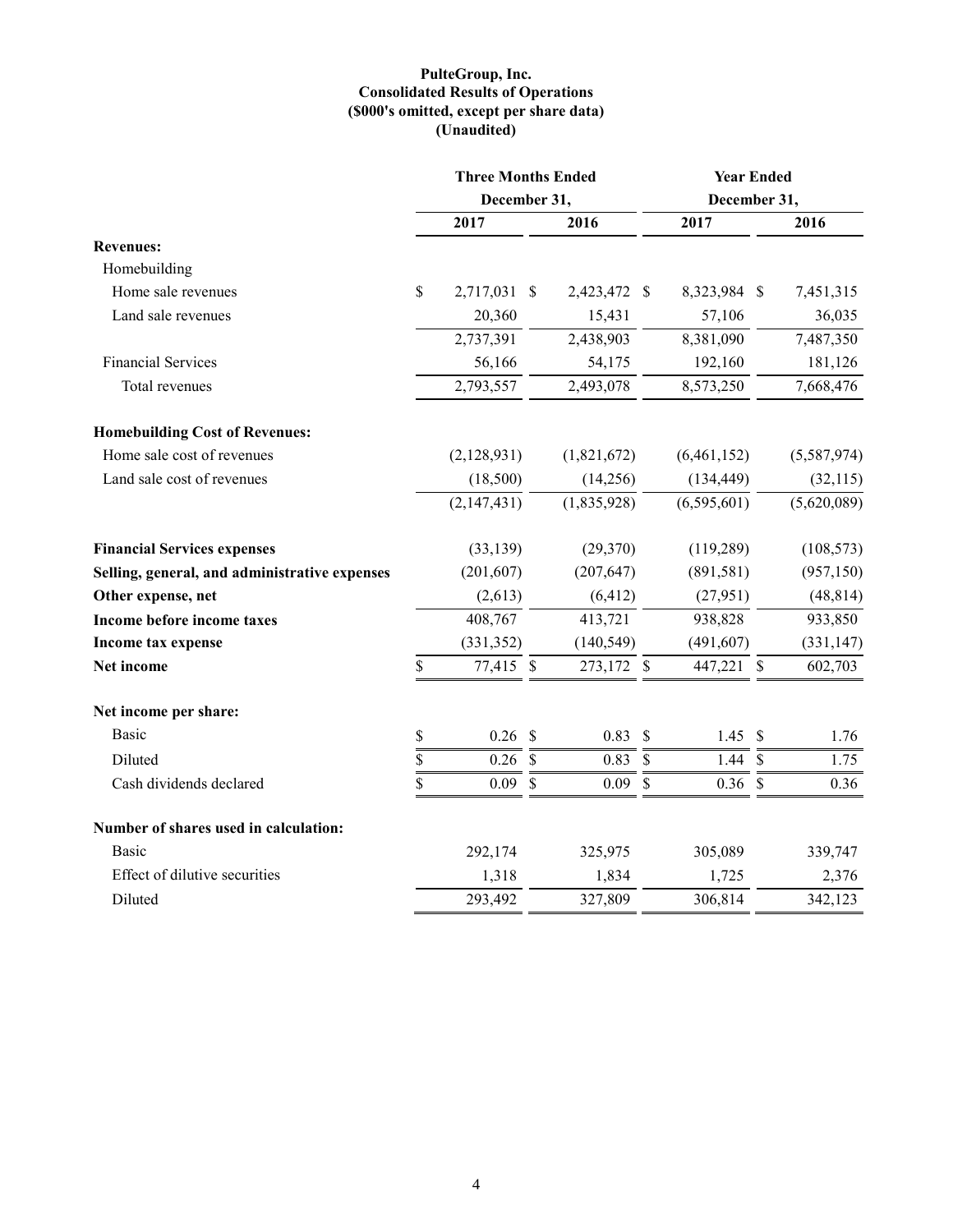### **PulteGroup, Inc. Condensed Consolidated Balance Sheets (\$000's omitted) (Unaudited)**

|                                                   | December 31,<br>2017 | December 31,<br>2016 |
|---------------------------------------------------|----------------------|----------------------|
| <b>ASSETS</b>                                     |                      |                      |
| Cash and equivalents                              | \$<br>272,683 \$     | 698,882              |
| Restricted cash                                   | 33,485               | 24,366               |
| Total cash, cash equivalents, and restricted cash | 306,168              | 723,248              |
| House and land inventory                          | 7,147,130            | 6,770,655            |
| Land held for sale                                | 68,384               | 31,728               |
| Residential mortgage loans available-for-sale     | 570,600              | 539,496              |
| Investments in unconsolidated entities            | 62,957               | 51,447               |
| Other assets                                      | 745,123              | 857,426              |
| Intangible assets                                 | 140,992              | 154,792              |
| Deferred tax assets, net                          | 645,295              | 1,049,408            |
|                                                   | \$<br>9,686,649      | \$<br>10,178,200     |

# **LIABILITIES AND SHAREHOLDERS' EQUITY**

| Liabilities:                  |    |            |            |
|-------------------------------|----|------------|------------|
| Accounts payable              | \$ | 393,815 \$ | 405,455    |
| Customer deposits             |    | 250,779    | 187,891    |
| Accrued and other liabilities |    | 1,356,333  | 1,429,712  |
| Income tax liabilities        |    | 86,925     | 34,860     |
| Financial Services debt.      |    | 437,804    | 331,621    |
| Notes payable                 |    | 3,006,967  | 3,129,298  |
| Total liabilities             |    | 5,532,623  | 5,518,837  |
| Shareholders' equity          |    | 4,154,026  | 4,659,363  |
|                               | S  | 9,686,649  | 10,178,200 |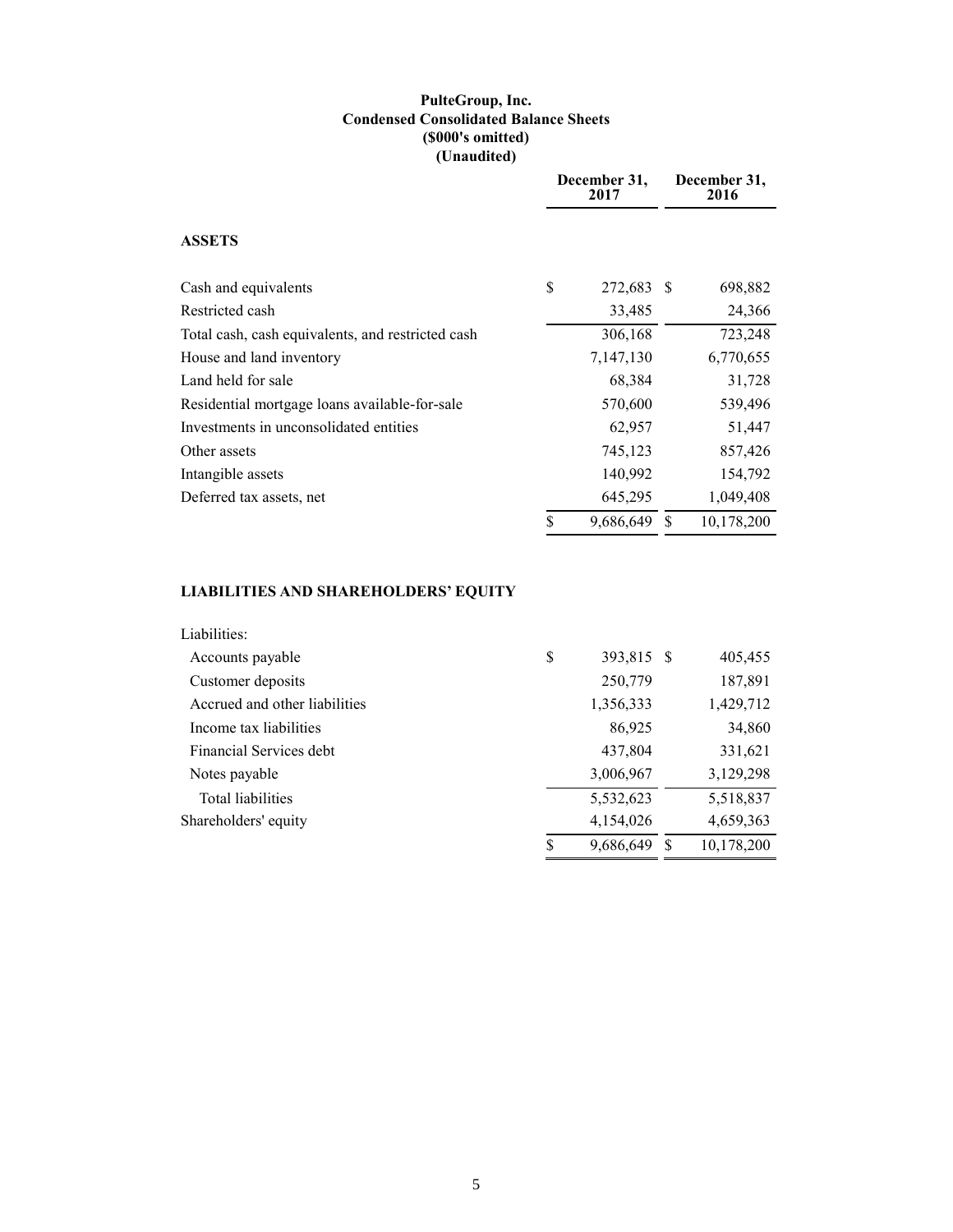# **PulteGroup, Inc. Consolidated Statements of Cash Flows (\$000's omitted) (Unaudited)**

|                                                                            | <b>Year Ended</b> |               |            |  |  |
|----------------------------------------------------------------------------|-------------------|---------------|------------|--|--|
|                                                                            | December 31,      |               |            |  |  |
|                                                                            | 2017              |               | 2016       |  |  |
| Cash flows from operating activities:                                      |                   |               |            |  |  |
| Net income                                                                 | \$<br>447,221     | <sup>\$</sup> | 602,703    |  |  |
| Adjustments to reconcile net income to net cash from operating activities: |                   |               |            |  |  |
| Deferred income tax expense                                                | 422,307           |               | 334,787    |  |  |
| Land-related charges                                                       | 191,913           |               | 19,357     |  |  |
| Depreciation and amortization                                              | 50,998            |               | 54,007     |  |  |
| Share-based compensation expense                                           | 33,683            |               | 22,228     |  |  |
| Loss on debt retirements                                                   |                   |               | 657        |  |  |
| Other, net                                                                 | (1,789)           |               | 1,614      |  |  |
| Increase (decrease) in cash due to:                                        |                   |               |            |  |  |
| Inventories                                                                | (569,030)         |               | (897,092)  |  |  |
| Residential mortgage loans available-for-sale                              | (33,009)          |               | (99, 527)  |  |  |
| Other assets                                                               | 55,099            |               | (45, 721)  |  |  |
| Accounts payable, accrued and other liabilities                            | 65,684            |               | 75,257     |  |  |
| Net cash provided by (used in) operating activities                        | 663,077           |               | 68,270     |  |  |
| Cash flows from investing activities:                                      |                   |               |            |  |  |
| Capital expenditures                                                       | (32,051)          |               | (39,295)   |  |  |
| Investment in unconsolidated subsidiaries                                  | (23,037)          |               | (14, 539)  |  |  |
| Cash used for business acquisition                                         |                   |               | (430, 458) |  |  |
| Other investing activities, net                                            | 4,846             |               | 13,100     |  |  |
| Net cash used in investing activities                                      | (50, 242)         |               | (471, 192) |  |  |
| Cash flows from financing activities:                                      |                   |               |            |  |  |
| Proceeds from debt issuance                                                |                   |               | 1,995,937  |  |  |
| Repayments of debt                                                         | (134, 747)        |               | (986, 919) |  |  |
| Borrowings under revolving credit facility                                 | 2,720,000         |               | 619,000    |  |  |
| Repayments under revolving credit facility                                 | (2,720,000)       |               | (619,000)  |  |  |
| Financial Services borrowings, net                                         | 106,183           |               | 63,744     |  |  |
| Stock option exercises                                                     | 27,720            |               | 5,845      |  |  |
| Share repurchases                                                          | (916, 323)        |               | (603,206)  |  |  |
| Dividends paid                                                             | (112, 748)        |               | (124, 666) |  |  |
| Net cash provided by (used in) financing activities                        | (1,029,915)       |               | 350,735    |  |  |
| Net increase (decrease)                                                    | (417,080)         |               | (52, 187)  |  |  |
| Cash, cash equivalents, and restricted cash at beginning of period         | 723,248           |               | 775,435    |  |  |
| Cash, cash equivalents, and restricted cash at end of period               | \$<br>306,168 \$  |               | 723,248    |  |  |
| <b>Supplemental Cash Flow Information:</b>                                 |                   |               |            |  |  |
| Interest paid (capitalized), net                                           | \$<br>$(942)$ \$  |               | (26, 538)  |  |  |
| Income taxes paid (refunded), net                                          | \$<br>14,875 \$   |               | 2,743      |  |  |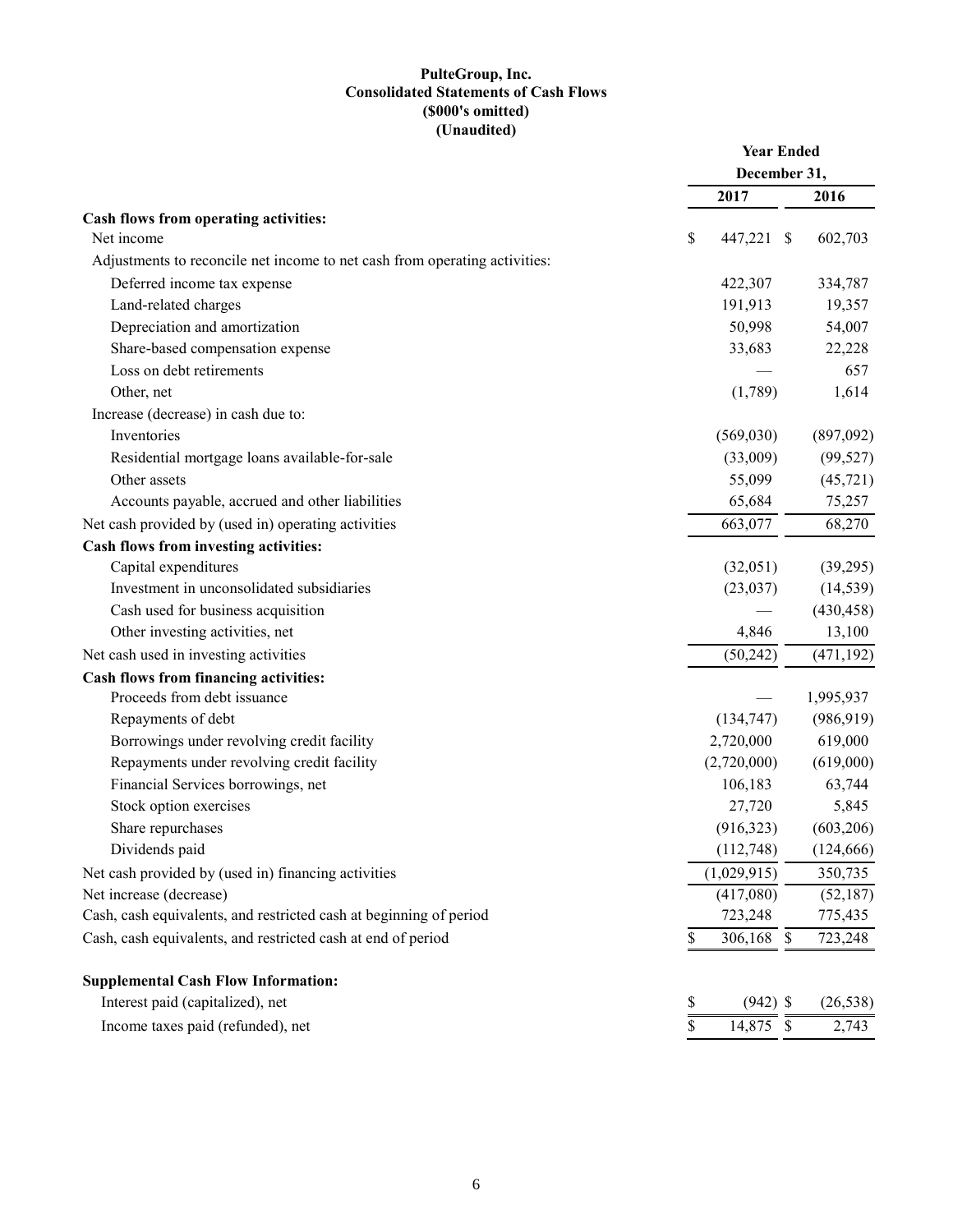### **PulteGroup, Inc. Segment Data (\$000's omitted) (Unaudited)**

|                                               | <b>Three Months Ended</b> |               |             | <b>Year Ended</b> |              |              |             |  |  |
|-----------------------------------------------|---------------------------|---------------|-------------|-------------------|--------------|--------------|-------------|--|--|
|                                               | December 31,              |               |             |                   | December 31, |              |             |  |  |
|                                               | 2017                      |               | 2016        |                   | 2017         |              | 2016        |  |  |
| <b>HOMEBUILDING:</b>                          |                           |               |             |                   |              |              |             |  |  |
| Home sale revenues                            | \$<br>2,717,031           | <sup>\$</sup> | 2,423,472   | -S                | 8,323,984 \$ |              | 7,451,315   |  |  |
| Land sale revenues                            | 20,360                    |               | 15,431      |                   | 57,106       |              | 36,035      |  |  |
| Total Homebuilding revenues                   | 2,737,391                 |               | 2,438,903   |                   | 8,381,090    |              | 7,487,350   |  |  |
| Home sale cost of revenues                    | (2,128,931)               |               | (1,821,672) |                   | (6,461,152)  |              | (5,587,974) |  |  |
| Land sale cost of revenues                    | (18,500)                  |               | (14,256)    |                   | (134, 449)   |              | (32, 115)   |  |  |
| Selling, general, and administrative expenses | (201, 607)                |               | (207, 647)  |                   | (891,581)    |              | (957, 150)  |  |  |
| Other income (expense), net                   | (2,845)                   |               | (6,604)     |                   | (28, 576)    |              | (49, 345)   |  |  |
| Income before income taxes                    | 385,508 \$                |               | 388,724 \$  |                   | 865,332 \$   |              | 860,766     |  |  |
| <b>FINANCIAL SERVICES:</b>                    |                           |               |             |                   |              |              |             |  |  |
| Income before income taxes                    | \$<br>23,259 \$           |               | 24,997 \$   |                   | 73,496 \$    |              | 73,084      |  |  |
| <b>CONSOLIDATED:</b>                          |                           |               |             |                   |              |              |             |  |  |
| Income before income taxes                    | \$<br>408,767             | <sup>S</sup>  | 413,721     | <sup>S</sup>      | 938,828      | <sup>S</sup> | 933,850     |  |  |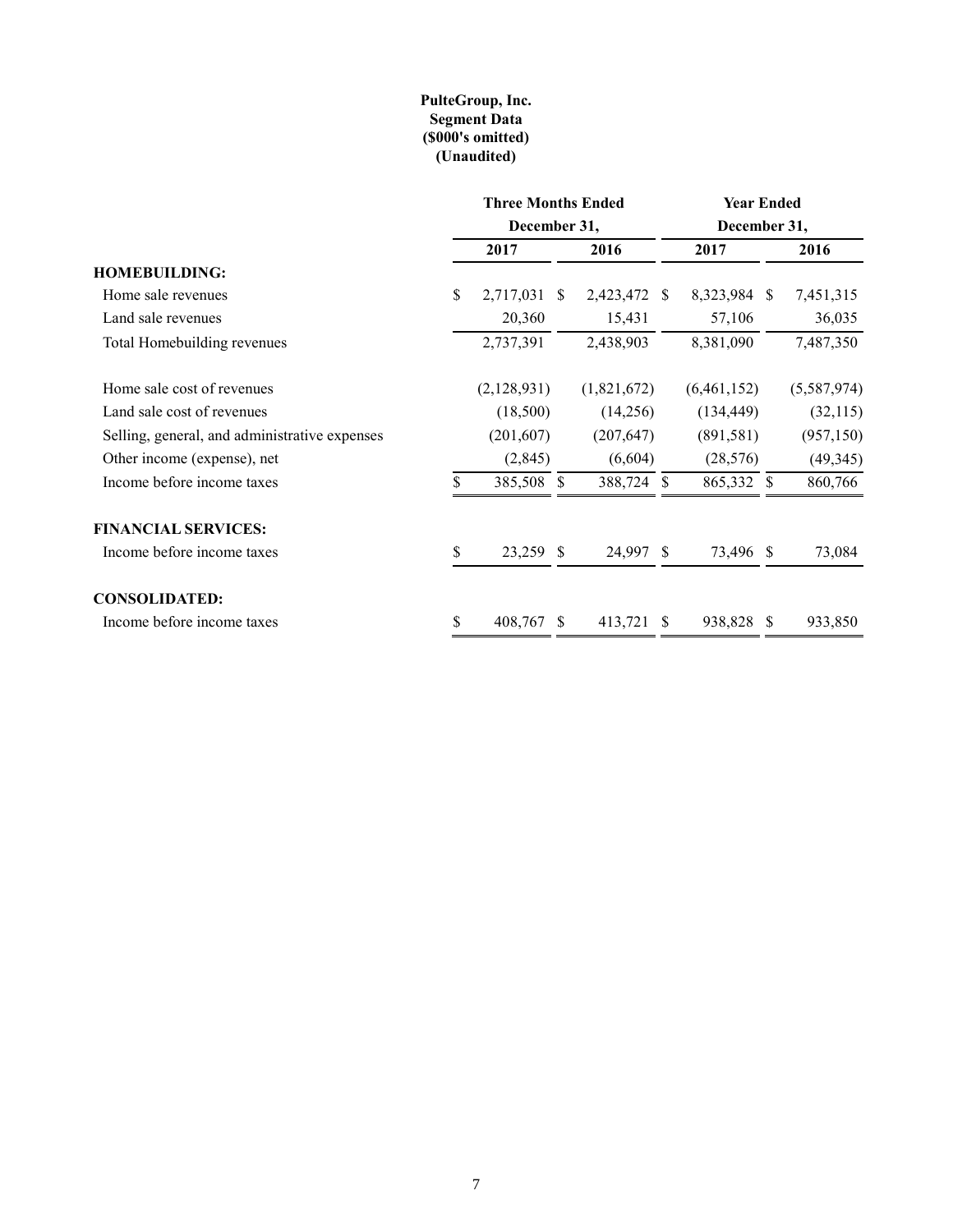# **PulteGroup, Inc. Segment Data, continued (\$000's omitted) (Unaudited)**

|                          | <b>Three Months Ended</b> |               |           |               | <b>Year Ended</b> |                           |           |  |  |  |  |  |
|--------------------------|---------------------------|---------------|-----------|---------------|-------------------|---------------------------|-----------|--|--|--|--|--|
|                          | December 31,              |               |           |               | December 31,      |                           |           |  |  |  |  |  |
|                          | 2017                      |               | 2016      |               | 2017              |                           | 2016      |  |  |  |  |  |
| Home sale revenues       | \$<br>2,717,031           | \$            | 2,423,472 | <sup>\$</sup> | 8,323,984 \$      |                           | 7,451,315 |  |  |  |  |  |
| <b>Closings - units</b>  |                           |               |           |               |                   |                           |           |  |  |  |  |  |
| Northeast                | 489                       |               | 529       |               | 1,335             |                           | 1,418     |  |  |  |  |  |
| Southeast                | 1,137                     |               | 1,102     |               | 3,888             |                           | 3,901     |  |  |  |  |  |
| Florida                  | 1,222                     |               | 1,093     |               | 3,861             |                           | 3,441     |  |  |  |  |  |
| Midwest                  | 1,120                     |               | 1,142     |               | 3,696             |                           | 3,418     |  |  |  |  |  |
| Texas                    | 1,298                     |               | 1,080     |               | 4,107             |                           | 3,726     |  |  |  |  |  |
| West                     | 1,366                     |               | 1,251     |               | 4,165             |                           | 4,047     |  |  |  |  |  |
|                          | 6,632                     |               | 6,197     |               | 21,052            |                           | 19,951    |  |  |  |  |  |
| Average selling price    | \$<br>410                 | $\mathcal{S}$ | 391       | \$            | 395               | $\boldsymbol{\mathsf{S}}$ | 373       |  |  |  |  |  |
| Net new orders - units   |                           |               |           |               |                   |                           |           |  |  |  |  |  |
| Northeast                | 357                       |               | 306       |               | 1,460             |                           | 1,361     |  |  |  |  |  |
| Southeast                | 919                       |               | 804       |               | 4,233             |                           | 3,810     |  |  |  |  |  |
| Florida                  | 1,000                     |               | 705       |               | 4,121             |                           | 3,585     |  |  |  |  |  |
| Midwest                  | 757                       |               | 766       |               | 3,876             |                           | 3,636     |  |  |  |  |  |
| Texas                    | 840                       |               | 784       |               | 4,121             |                           | 3,793     |  |  |  |  |  |
| West                     | 932                       |               | 837       |               | 4,815             |                           | 4,141     |  |  |  |  |  |
|                          | 4,805                     |               | 4,202     |               | 22,626            |                           | 20,326    |  |  |  |  |  |
| Net new orders - dollars | \$<br>2,030,223           | S             | 1,666,066 | S             | 9,361,534         | \$                        | 7,753,399 |  |  |  |  |  |
|                          |                           |               |           |               |                   |                           |           |  |  |  |  |  |

|                           |                 |   | December 31, |
|---------------------------|-----------------|---|--------------|
|                           | 2017            |   | 2016         |
| Unit backlog              |                 |   |              |
| Northeast                 | 512             |   | 387          |
| Southeast                 | 1,716           |   | 1,371        |
| Florida                   | 1,678           |   | 1,418        |
| Midwest                   | 1,487           |   | 1,307        |
| Texas                     | 1,426           |   | 1,412        |
| West                      | 2,177           |   | 1,527        |
|                           | 8,996           |   | 7,422        |
| <b>Dollars in backlog</b> | \$<br>3,979,064 | S | 2,941,512    |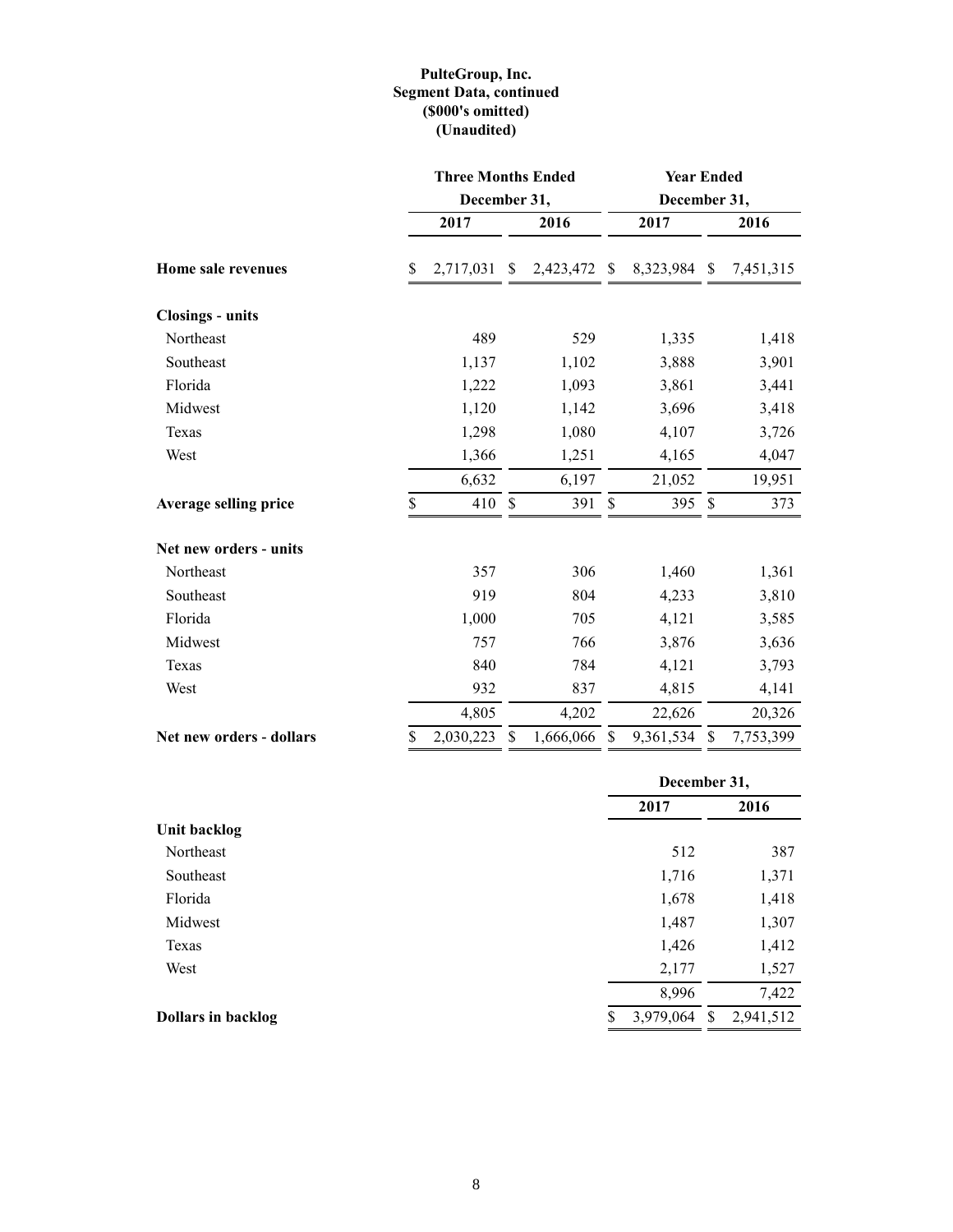### **PulteGroup, Inc. Segment Data, continued (\$000's omitted) (Unaudited)**

|                               | <b>Three Months Ended</b> |    | <b>Year Ended</b> |    |              |    |           |  |
|-------------------------------|---------------------------|----|-------------------|----|--------------|----|-----------|--|
|                               | December 31,              |    |                   |    | December 31, |    |           |  |
|                               | 2017                      |    | 2016              |    | 2017         |    | 2016      |  |
| <b>MORTGAGE ORIGINATIONS:</b> |                           |    |                   |    |              |    |           |  |
| Origination volume            | 4.521                     |    | 4.250             |    | 14.152       |    | 13.373    |  |
| Origination principal         | 1,348,933                 | S. | 1,225,568         | S. | 4,127,084    | S. | 3,706,745 |  |
| Capture rate                  | 80.6%                     |    | 81.8%             |    | 79.9%        |    | 81.2%     |  |

## **Supplemental Data (\$000's omitted) (Unaudited)**

|                                            |               | <b>Three Months Ended</b> |            |              |            | Year Ended |           |  |  |
|--------------------------------------------|---------------|---------------------------|------------|--------------|------------|------------|-----------|--|--|
|                                            |               | December 31,              |            | December 31, |            |            |           |  |  |
|                                            |               | 2017                      | 2016       |              | 2017       |            | 2016      |  |  |
| Interest in inventory, beginning of period | <sup>\$</sup> | 222,545 \$                | 176,661 \$ |              | 186,097 \$ |            | 149,498   |  |  |
| Interest capitalized                       |               | 45,771                    | 44,961     |              | 181,719    |            | 160,506   |  |  |
| Interest expensed                          |               | (41,705)                  | (35,525)   |              | (141,205)  |            | (123,907) |  |  |
| Interest in inventory, end of period       |               | 226,611                   | 186,097    | S            | 226.611    |            | 186,097   |  |  |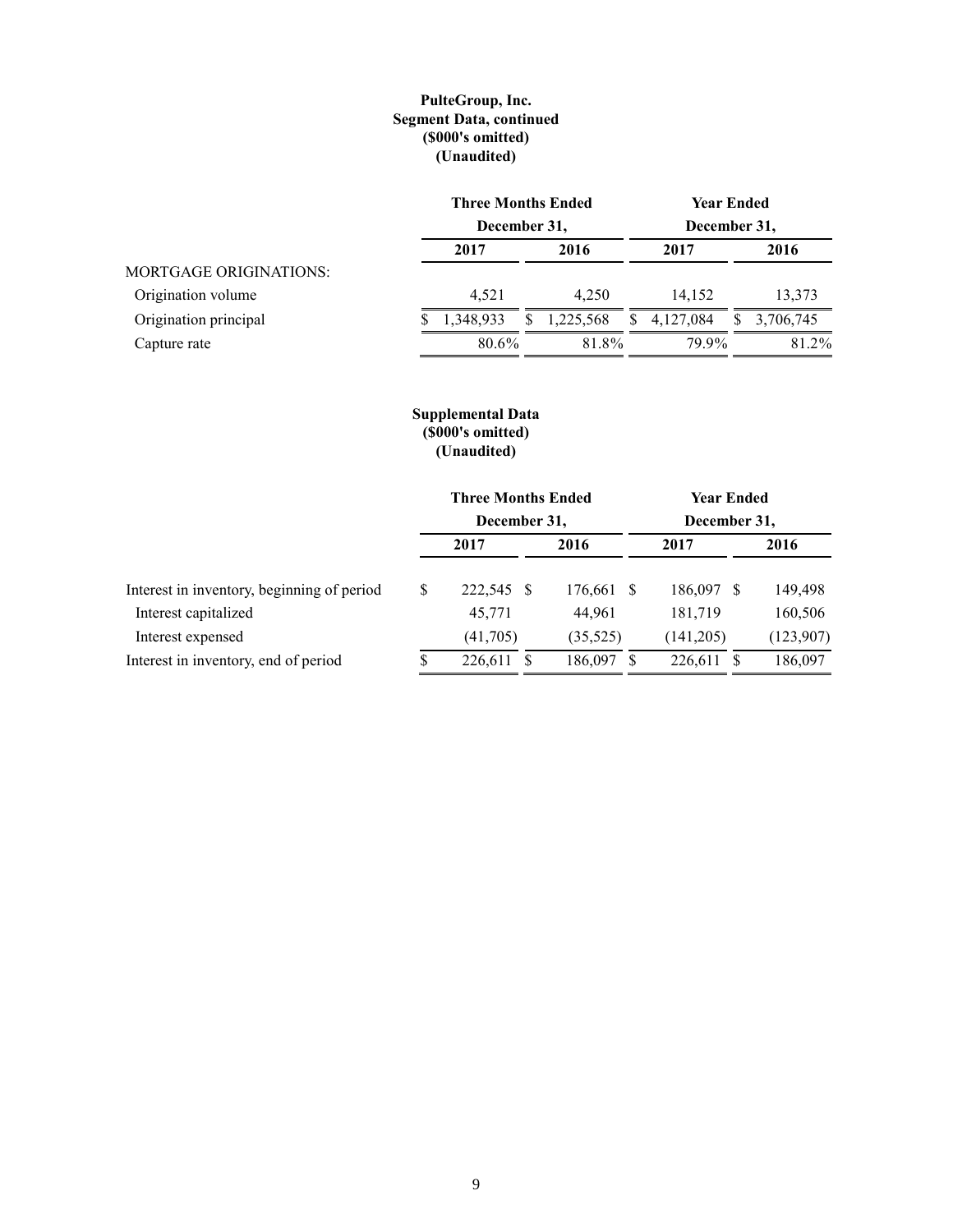#### **PulteGroup, Inc. Reconciliation of Non-GAAP Financial Measures (Unaudited)**

This report contains information about our operating results reflecting certain adjustments, including adjustments to cost of revenues, selling general, and administrative expenses, income before income taxes, income tax expense, net income, diluted earnings per share, and operating margin. These measures are considered non-GAAP financial measures under the SEC's rules and should be considered in addition to, rather than as a substitute for, the comparable GAAP financial measures as measures of our profitability. We believe that reflecting these adjustments provides investors relevant and useful information for evaluating the comparability of financial information presented and comparing our profitability to other companies in the homebuilding industry. Although other companies in the homebuilding industry report similar information, the methods used may differ. We urge investors to understand the methods used by other companies in the homebuilding industry to calculate these measures and any adjustments thereto before comparing our measures to those of such other companies.

The following tables set forth a reconciliation of the non-GAAP financial measures to the GAAP financial measures that management believes to be most directly comparable (\$000's omitted):

|                                                         |                    | <b>Three Months Ended</b><br>December 31, 2017 |                 |    |                    | <b>Three Months Ended</b><br>December 31, 2016 |                 |
|---------------------------------------------------------|--------------------|------------------------------------------------|-----------------|----|--------------------|------------------------------------------------|-----------------|
|                                                         | <b>As Reported</b> | <b>Adjustments</b><br>(a)                      | <b>Adjusted</b> |    | <b>As Reported</b> | <b>Adjustments</b><br>(b)                      | <b>Adjusted</b> |
| <b>Revenues:</b>                                        |                    |                                                |                 |    |                    |                                                |                 |
| Homebuilding                                            |                    |                                                |                 |    |                    |                                                |                 |
| Home sale revenues                                      | \$2,717,031        | \$                                             | \$2,717,031     | S. | 2,423,472          | \$                                             | \$2,423,472     |
| Land sale revenues                                      | 20,360             |                                                | 20,360          |    | 15,431             |                                                | 15,431          |
|                                                         | 2,737,391          |                                                | 2,737,391       |    | 2,438,903          |                                                | 2,438,903       |
| <b>Financial Services</b>                               | 56,166             |                                                | 56,166          |    | 54,175             |                                                | 54,175          |
| Total revenues                                          | 2,793,557          |                                                | 2,793,557       |    | 2,493,078          |                                                | 2,493,078       |
| <b>Homebuilding Cost of Revenues:</b>                   |                    |                                                |                 |    |                    |                                                |                 |
| Home sale cost of revenues                              | (2,128,931)        | 57,466                                         | (2,071,465)     |    | (1,821,672)        | 1,074                                          | (1,820,598)     |
| Land sale cost of revenues                              | (18,500)           |                                                | (18,500)        |    | (14,256)           |                                                | (14,256)        |
|                                                         | (2,147,431)        | 57,466                                         | (2,089,965)     |    | (1,835,928)        | 1,074                                          | (1,834,854)     |
| <b>Financial Services expenses</b>                      | (33, 139)          |                                                | (33, 139)       |    | (29,370)           |                                                | (29,370)        |
| Selling, general, and<br>administrative expenses (SG&A) | (201, 607)         | (66,009)                                       | (267, 616)      |    | (207, 647)         | (55,243)                                       | (262,890)       |
| Other expense, net                                      | (2,613)            |                                                | (2,613)         |    | (6, 412)           |                                                | (6, 412)        |
| Income before income taxes                              | 408,767            | (8, 543)                                       | 400,224         |    | 413,721            | (54,169)                                       | 359,552         |
| <b>Income tax expense</b>                               | (331, 352)         | 183,871                                        | (147, 481)      |    | (140, 549)         | 3,865                                          | (136, 684)      |
| Net income                                              | \$<br>77,415       | \$<br>175,328                                  | \$<br>252,743   | \$ | 273,172            | \$<br>$(50, 304)$ \$                           | 222,868         |
| Earnings per share (diluted)                            | \$<br>0.26         |                                                | \$<br>0.85      | \$ | 0.83               |                                                | \$<br>0.67      |
| Home sale gross margin                                  | 21.6%              |                                                | 23.8%           |    | 24.8%              |                                                | 24.9%           |
| SG&A as a percentage of sales                           | 7.4%               |                                                | 9.8%            |    | 8.6%               |                                                | 10.8%           |
| <b>Operating margin</b>                                 | 14.2%              |                                                | 13.9%           |    | 16.3%              |                                                | 14.0%           |
| <b>Effective tax rate</b>                               | 81.1%              |                                                | 36.8%           |    | 34.0%              |                                                | 38.0%           |

*(a) Includes land inventory impairments, an insurance-related benefit, and income tax charges primarily related to the revaluation of deferred tax assets resulting from the Tax Cuts and Jobs Act enacted in December 2017*

*(b) Includes land inventory impairments, an insurance-related benefit, and net income tax benefits primarily related to energy efficient home credits and a deferred tax benefit related to a legal entity restructuring*